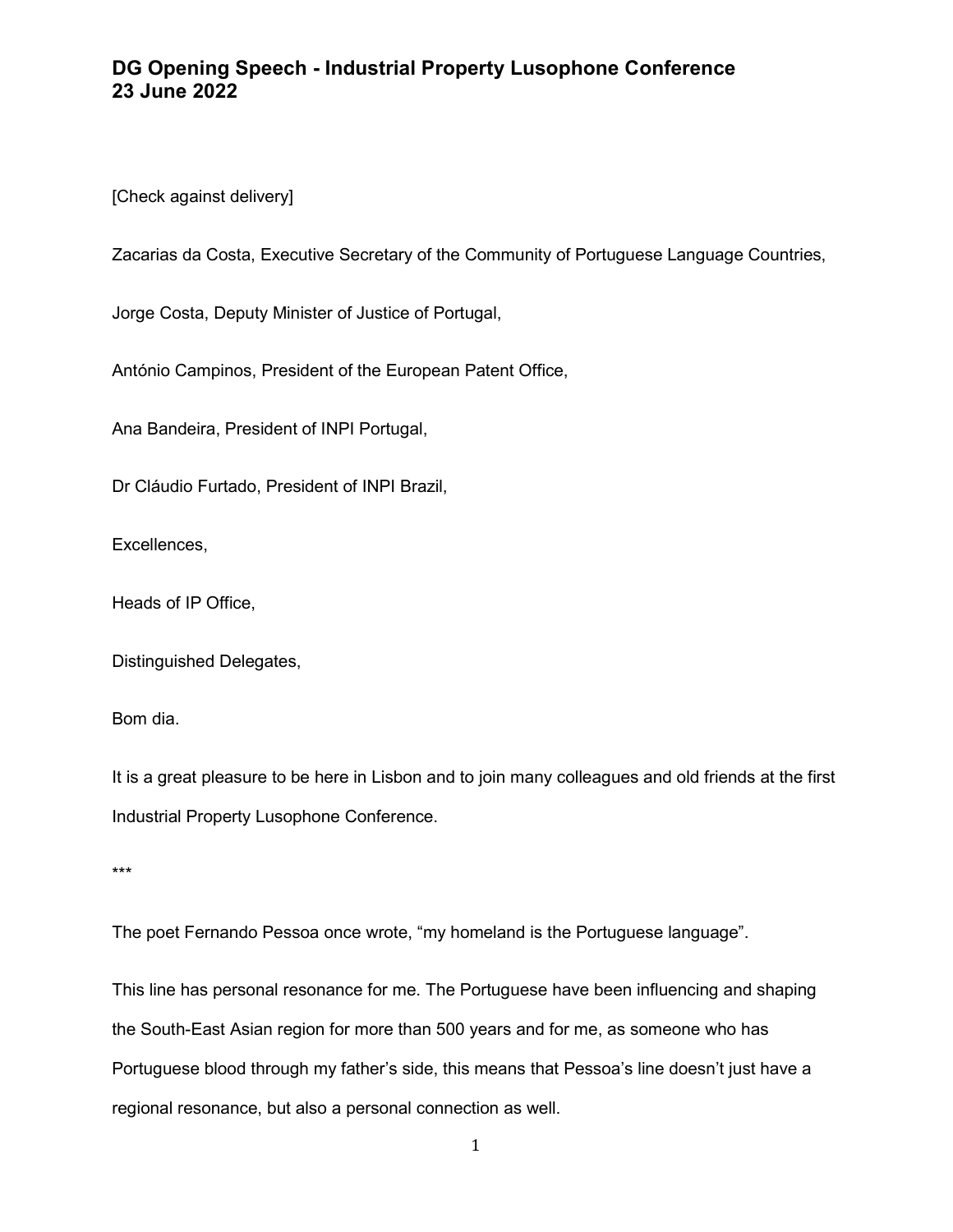Yet, while this is first and foremost a Lusophone community, for more than 25 years you have used a common linguistic heritage not as an end in itself, but as a powerful tool for the development of meaningful cooperation across various fields.

From tourism to food security, mobility to agriculture, education to e-governance – language is the seed from which a vibrant organization has taken root and blossomed.

Today, you are a growing community of 300 million people, characterized by friendship, fraternity, shared culture and a deep and longstanding sense of solidarity.

And this conference marks a new and exciting phase in your cooperation.

## Why?

Because for the first time, your work together is extending to IP, innovation and creativity. And this is significant because more than ever, countries from all regions, including developing and emerging economies, see IP as a key asset, with new engines of innovation emerging around the world.

Today, 7 out of 10 IP filings come from outside Europe and the United States, something unimaginable when the CPLP was first founded 25 years ago. Venture capital funding is at record levels in Africa and Latin America. And high growth companies are spreading around the world. A decade ago only five countries were home to a unicorn startup, today that number is close to 50.

But while the fundamentals behind IP and innovation remain strong, at WIPO we believe that there is more that we can do to ensure that they work for everyone, everywhere.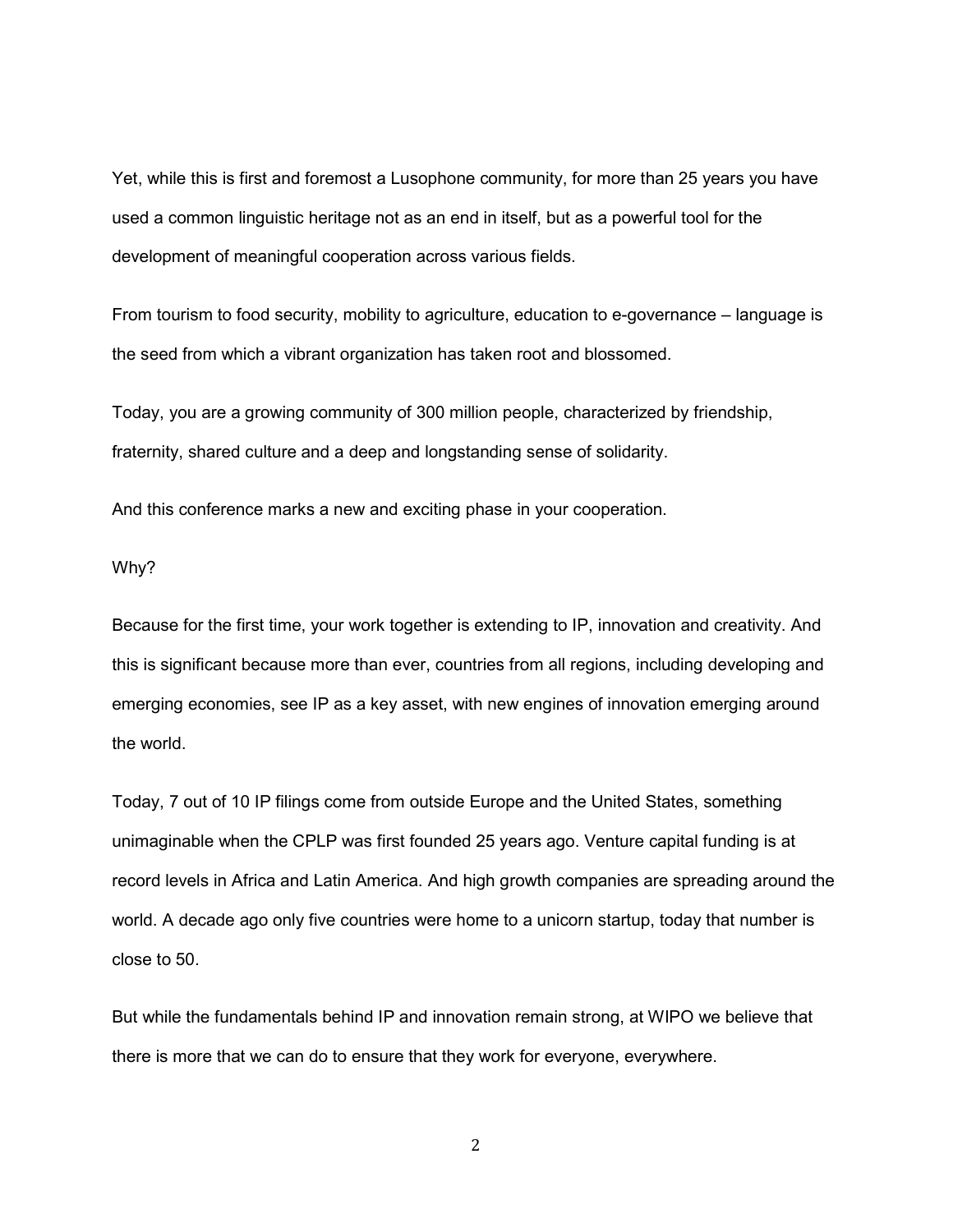In a world where innovation is becoming more open, more global and moving faster, IP can no longer remain just a technical vertical of interest only to IP specialists. It must become a horizontal catalyst for jobs, investments, business growth and, ultimately, economic and social development.

That is why we believe in a new vision of IP and, indeed, a new WIPO. Our ambition is to build a more inclusive IP ecosystem that connects not just with IP specialists and IP experts, but with creators, innovators, entrepreneurs, startups, small and medium enterprises, researchers and communities around the world.

This new chapter in WIPO's work aligns very closely with the CPLP's IP ambitions and so I would like to suggest three areas where we can step-up our work together.

First, IP for our recovery and business growth.

From developing new materials and tools that brings IP closer to SMEs.

To exploring how we can work with institutions such as SEBRAE, ProEmpresa, Beta-i and others that support startups and small businesses on the ground.

To progressing the conversation around intangible asset financing so that businesses can use the strength of their IP and intangible assets to unlock the funds they need to grow – WIPO is committed to working across all these areas to supporting businesses of all sizes to leverage their IP rights effectively.

CPLP members are rich in innovative talent. We saw this in the opening video – it is part of our common heritage to innovate and create.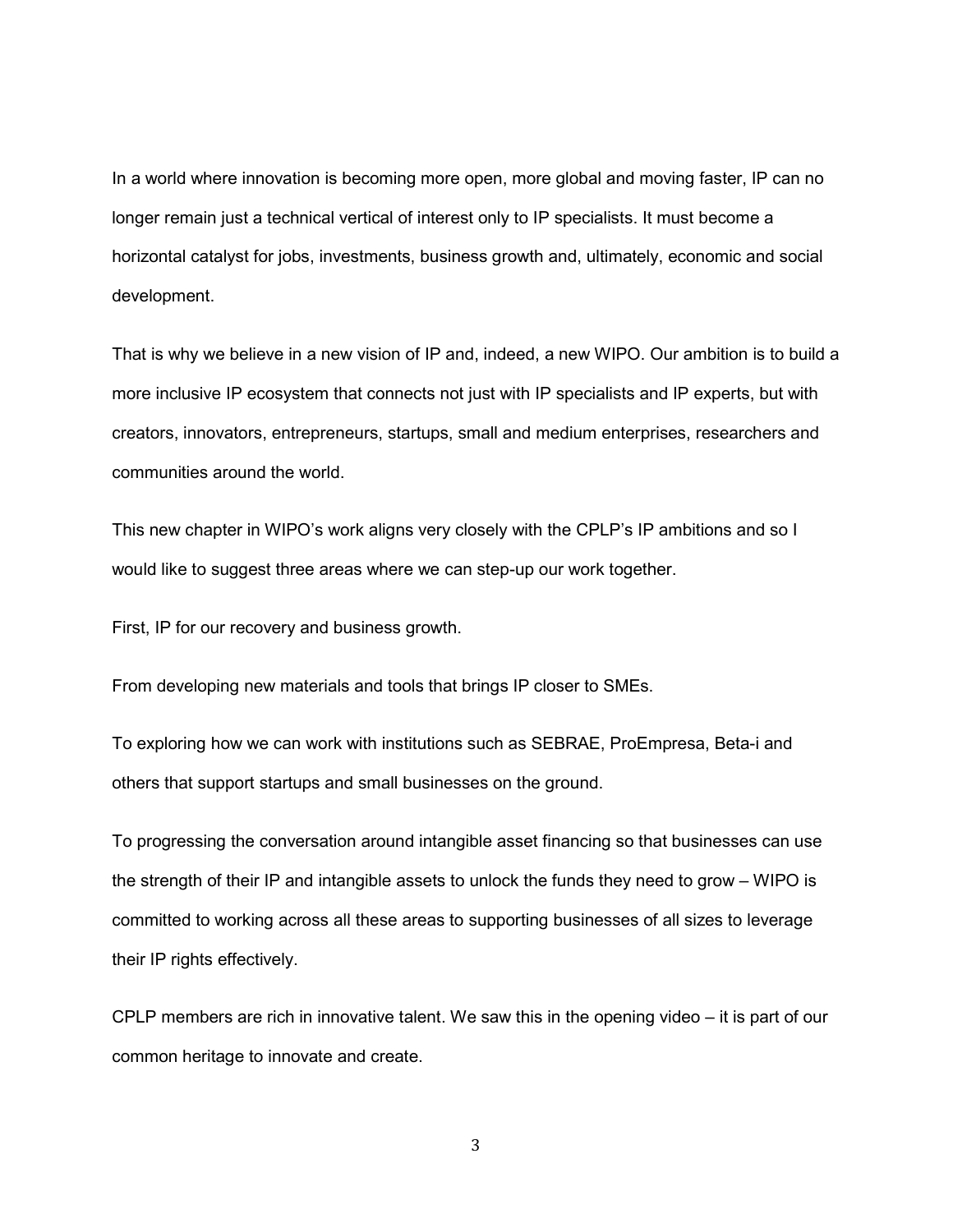From Mozambique's digital transport platform 'Appload';

To Cabo Verde's online payments system 'Faxi';

To Portugal's AR sports-collectables startup 'MyLADS' and many others;

A critical mass of innovative, digitally-focused businesses are emerging across this community.

Our work must be to connect these businesses and other entrepreneurs to the IP system, so that they see it as a core part of their business strategy.

At the same time, and as economies seek to build back from the pandemic, we also need to raise IP awareness across the creative industries.

Prior to 2019, the creative and cultural industries were one of the fastest growing sectors in the global economy. While COVID-19 disrupted this momentum, CPLP countries remain rich in creative and cultural heritage. From Brazilian Bossa Nova, to Mozambican Marrabenta, and beyond, we must continue to support musicians, writers, artists and performers – including in areas of software and others that are connected to industrial property – to bring their talents and ideas to the world and to earn a living from them.

Second, let us harness geographical indications to help communities bring their heritage to the world.

In recent years, WIPO has provided technical assistance to countries like Cabo Verde and Mozambique as the GI's for 'Vinho de Fogo' and 'Cabrito de Tete' were developed. These are just two in a long list of unique products from across the CPLP, including "Cacao de Sao Tome",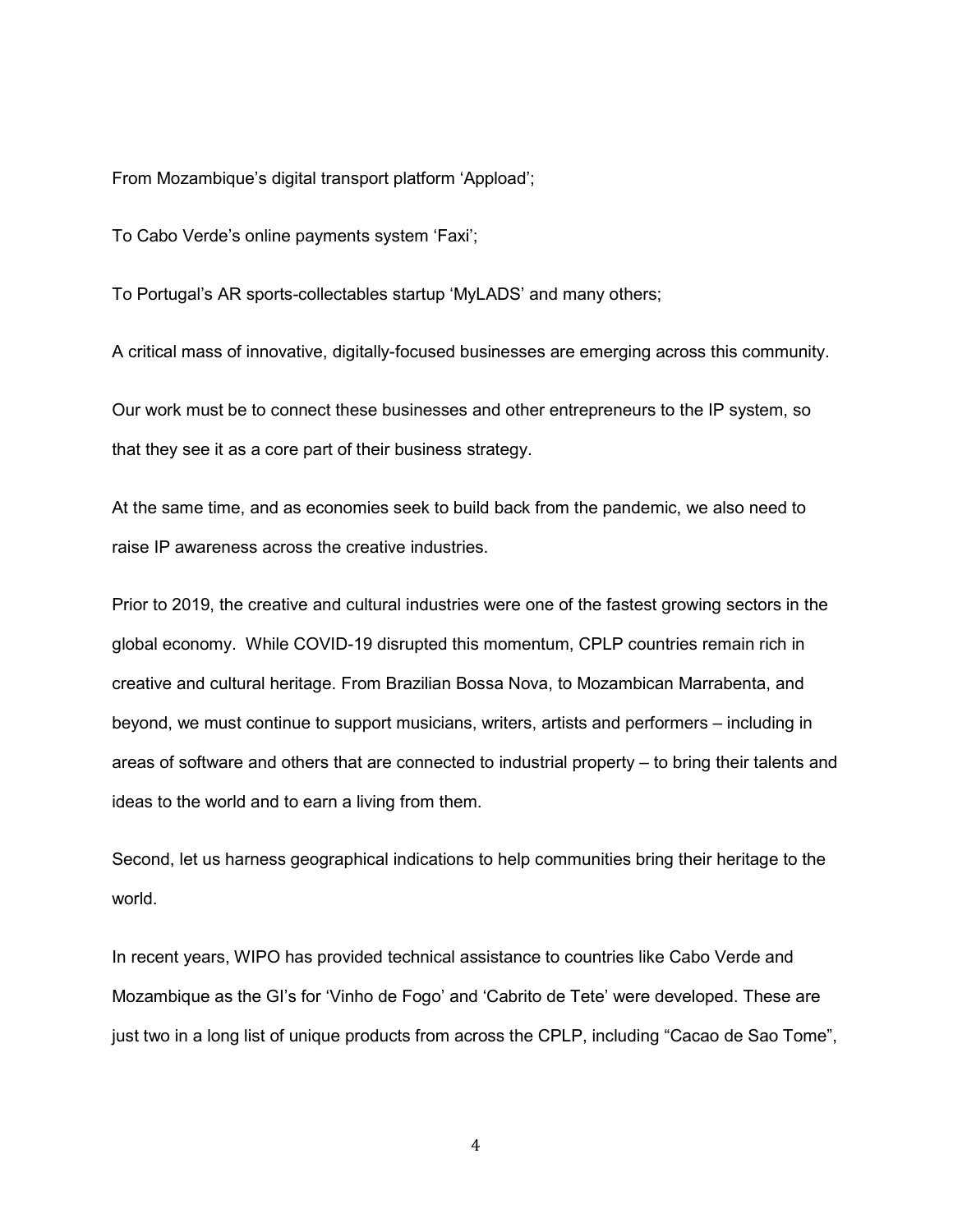"Porto" and "Alta Mogiana Coffee" that are much sought after around the world as artisanal products.

As more governments look to GI registration not just as a vehicle for protecting traditional heritage but also to take these products to the world, WIPO is ready to deepen our cooperation across the CPLP in these efforts.

One idea we would like to share with everyone is perhaps we can think about launching a GI network across Lusophone countries that would act as a platform for the sharing of ideas and best practices amongst the community.

Third, supporting the next generation of innovators and creators to thrive.

Many CPLP countries boast young and dynamic populations. In Angola 45 percent of the population is under 15, nearly 60 percent of people in Equatorial Guinea are aged 25 and under and almost two-thirds of Brazilians are yet to celebrate their  $30<sup>th</sup>$  birthday.

It is vital that we connect our youth to IP and raise awareness of how IP rights can be their ally and partner in making their ideas a reality.

In Cabo Verde, which I visited in March this year, WIPO is helping the government to develop a new project aimed at training 200 young entrepreneurs to unlock the value of IP through bespoke training and mentorship activities. Once established, this is a model that perhaps can be adapted and applied to other national contexts and we are very happy open to discussions with CPLP members on how we can scale this across the region.

But we also need your help – not only when it comes to designing new projects, but also in signposting young people towards WIPO's existing support and services.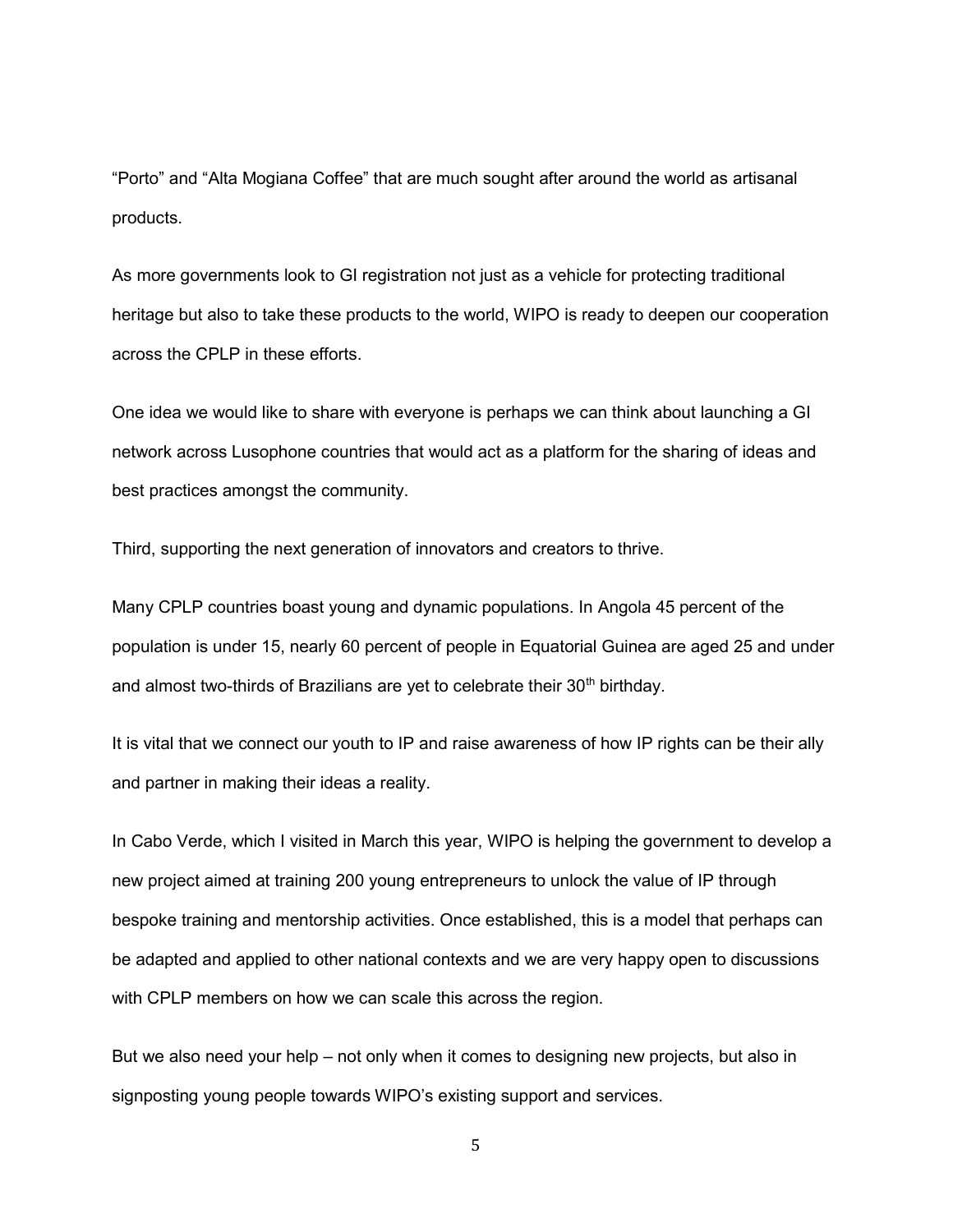The WIPO Academy, for example, is the world's largest provider of IP education and training, reaching over a quarter of million participants last year.

We recently reviewed the Academy's courses and have shifted our focus from technical capacity building to the development of skills and knowledge. We would welcome further participation in the Academy from across your Member States, particularly around our courses on IP and Exports, IP and Tourism and IP4Teachers and Educators, which are not just focusing on technical IP knowledge, but are giving and imparting practical IP skills to a broader range of stakeholders.

\*\*\*

Excellencies, Ladies and Gentlemen, Friends,

Around the world, geography is the glue that binds most intergovernmental agencies together. The CPLP, however, has always represented something different. Indeed, you are one of the most geographically diverse intergovernmental organizations in the world – spanning four continents, across nine Member States.

This diversity is a source of strength. Not only do you connect the Atlantic to the Pacific, and the EU to ECOWAS and MERCOSUR; but you span one of the greenest nations in Europe, some of the most creative societies in Africa and Latin America's largest startup ecosystem.

In other words, the potential across the CPLP region is vast.

IP, innovation and creativity can help unlock this. But to do so they need to come alive.